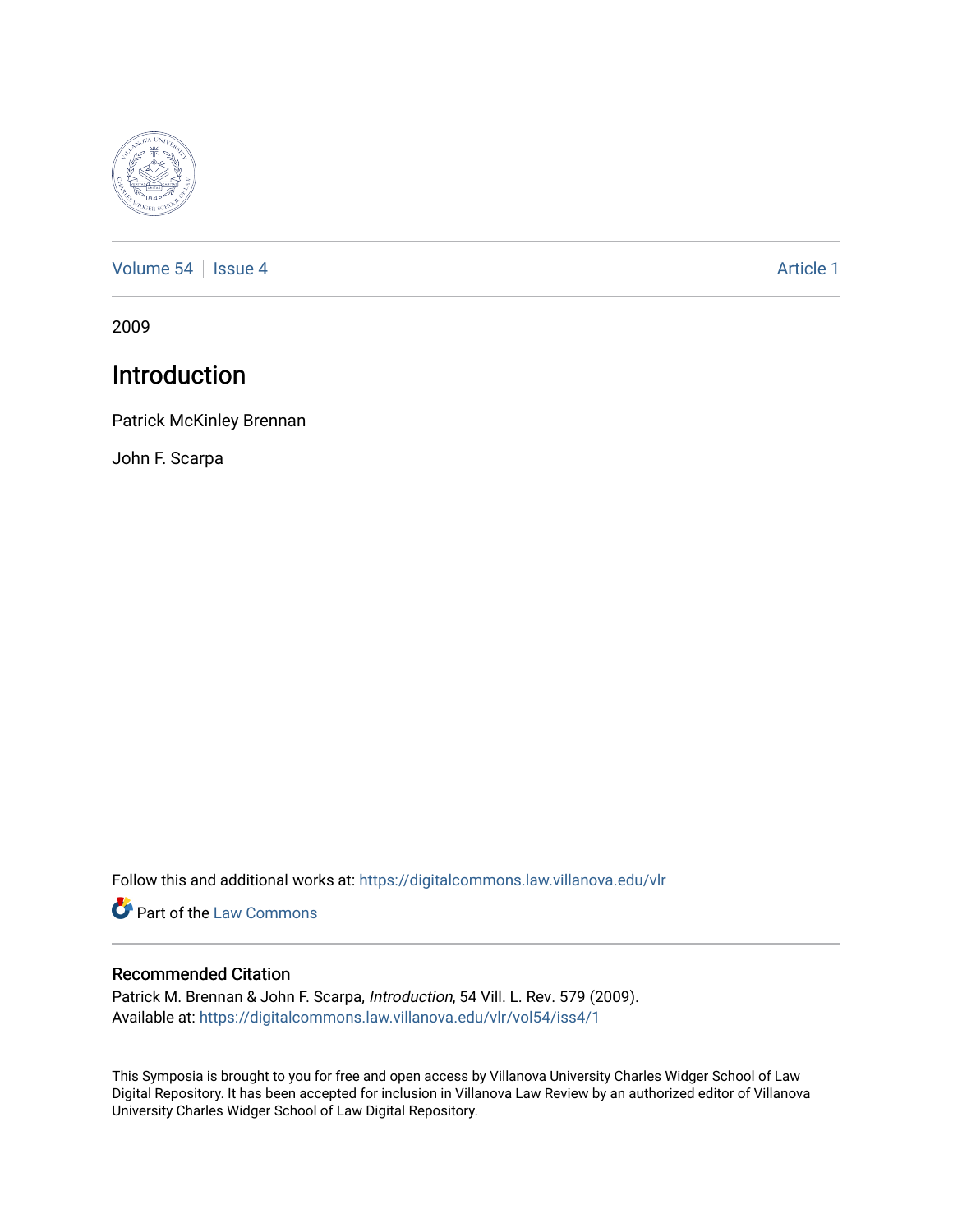#### Brennan and Scarpa: Introduction

# **VILLANOVA LAW REVIEW**

VOLUME 54 2009 NUMBER 4

### John F. Scarpa Conference on Law, Politics, and Culture

### INTRODUCTION

**IN** 2003, John F. Scarpa endowed a Chair in Catholic Legal Studies at Villanova University. The Scarpa Chair is the first of its kind in American legal education, and one of its principal aims is to support and stimulate scholarly research and reflection that defy the usual borders that segregate law and religion. The annual John F. Scarpa Conference on Law, Politics, and Culture seeks to bring scholars of varied perspectives into conversation on social questions that are both timely and enduring, with a special emphasis on the often ignored questions that lurk in the background and often silently dictate the outcomes in the sexier debates that dominate the headlines. The late Avery Cardinal Dulles, S.J., and Justice Antonin Scalia of the Supreme Court of the United States delivered the keynote addresses at the first two Scarpa Conferences, and were devoted, respectively, to the nature of the state/government and to the terms of the judicial office.

The third annual Scarpa Conference was held at Villanova University on February 19, 2009, and we at Villanova hope that this issue of the *Villanova Law Review* will be of value to readers interested in religious liberty and freedom of conscience. Professor Martha Nussbaum, the Ernst Freund Distinguished Service Professor of Law and Ethics at the University of Chicago, delivered the keynote address, which summarized the spirited arguments of her recent and much-discussed book *Liberty of Conscience: In Defense of America's Tradition of Religious Equality.* The seven papers collected here were presented at the Conference. All but one are responses to various arguments developed in Nussbaum's book. The one exception is Professor Nussbaum's own response, on the occasion of the Conference, to all the other papers presented that day. Read together, Professor Nussbaum's response and the other papers present a model of how academic discourse can advance mutual understanding.

The sometimes deadly fallout from differences in religion are a scandal to believers and nonbelievers alike. Such differences are not likely to go away. Meanwhile, should some consciences sometimes be coerced? Alternatively, should conscience be respected? Or, when it is formed on the

(579)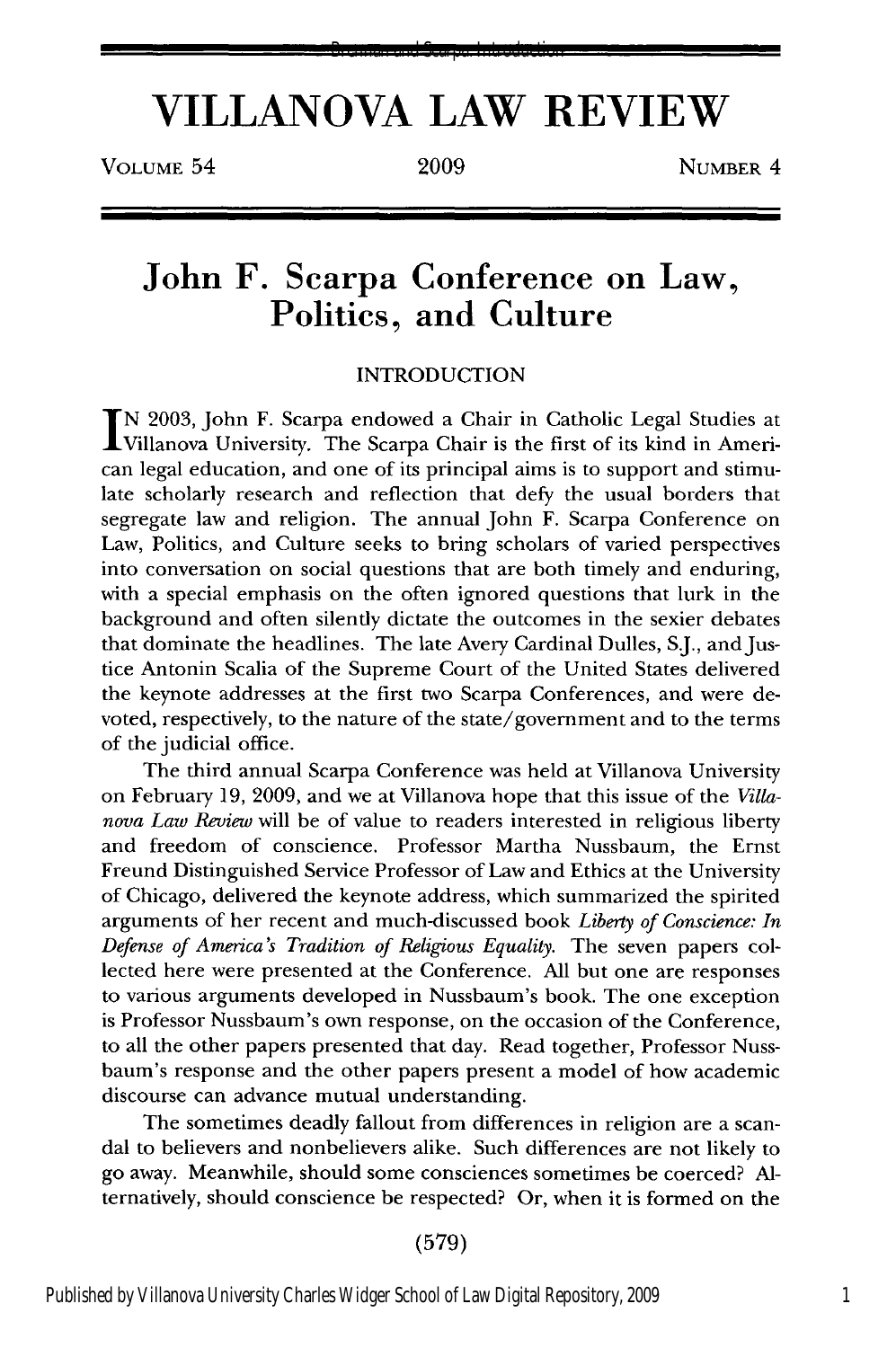basis of religious belief, should conscience be merely tolerated? Should churches be recognized? Or should only consciences be respected or tolerated? These are just some of the questions addressed in the papers that follow. I would like to thank Professor Nussbaum for sharing her time and talent with us at Villanova and, through this issue, with the larger community that cares about such questions. For all of those who have made Villanova a place where such conversation can go forward, and for all those who worked to see this volume into print (above all the *Villanova Law Review* editors), I also offer my thanks.

Patrick McKinley Brennan John F. Scarpa Chair in Catholic Legal Studies & Professor of Law Villanova University School of Law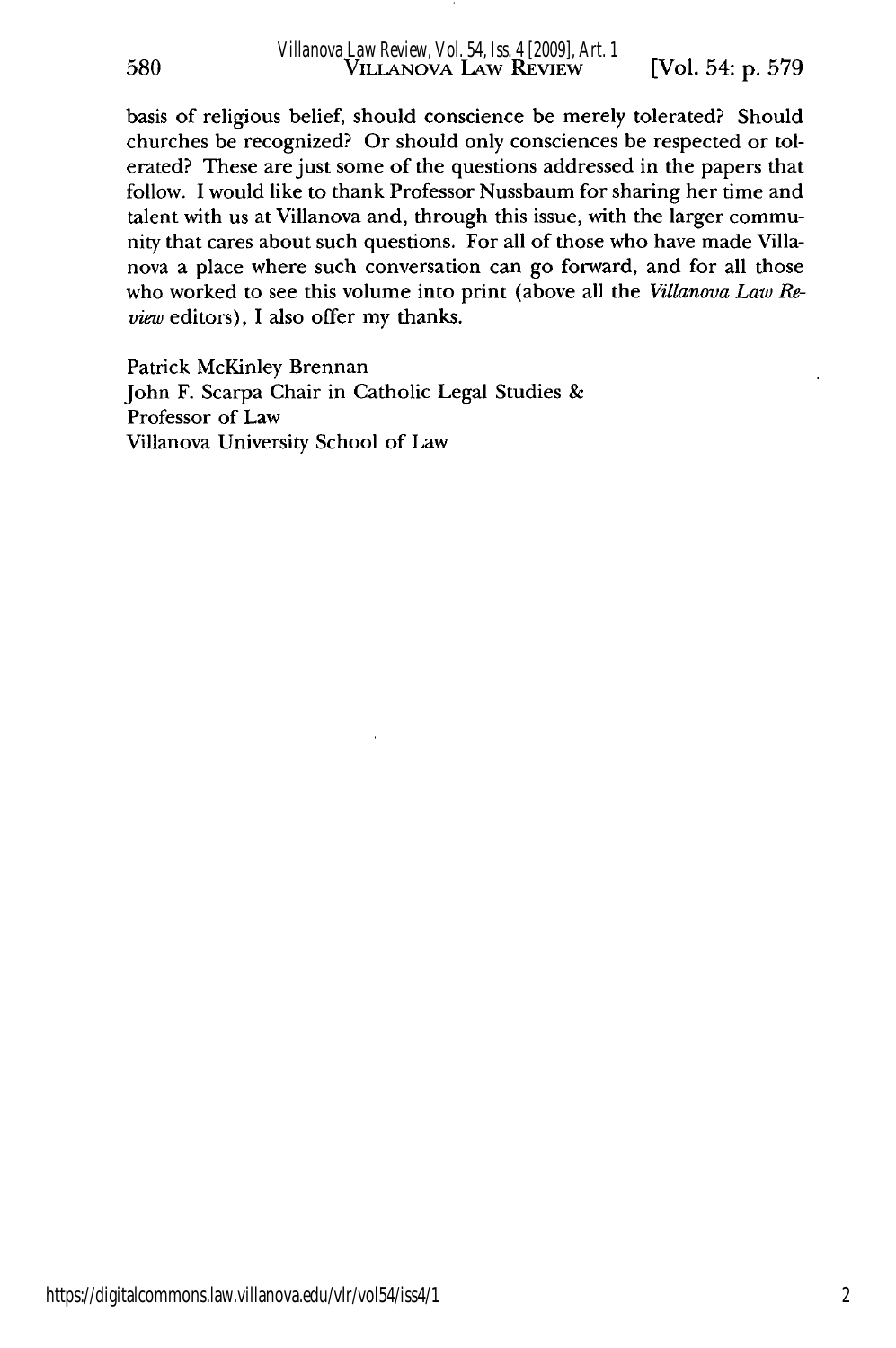### RELIGION, CONSCIENCE, AND EQUALITY\*

#### **KENT** GREENAWALT

**T** HIS essay reflects my response to Martha Nussbaum's striking and powerful book *Liberty* of *Conscience.1* Most but not all of what I say touches in one-way or another on the basic theme of equality. Some of my points may seem narrow or picky, but I believe in the main they bear on how strongly the historical tradition supports Nussbaum's approach or, more important, on how we now should view the values of liberty of conscience and equality in respect to religion.

How should religious beliefs and organizations figure in our political life? At no time in recent memory has this question aroused the passion it has in the beginning of this century. Former President George W. Bush reiterated the centrality of his evangelical Christian beliefs throughout his term in office, and the Supreme Court radically altered the law of the free exercise and establishment of religion.

We can distinguish roughly four related questions about religion and government, each with constitutional and nonconstitutional dimensions. The first question is: What accommodations should government make to the exercise of religion? Should it exempt religious pacifists from military duty, permit Amish parents to withdraw their children from school after the eighth grade, or allow the Native American Church to use peyote during worship? Should any such privileges from ordinary legal requirements be extended to individuals with strong nonreligious reasons? How far should legislators decide these matters? How far should courts go as part of enforcing the Constitution?

The second question concerns the government's sponsoring or endorsing particular understandings of religious truth. Should public school teachers lead prayers or complement the teaching of evolution with ideas of intelligent design? Should winter holiday displays in public parks include creches? Should the Pledge of Allegiance contain the words "under God"? Do these practices amount to forbidden establishments of religion? Related questions arise about the discourse of high officials. Should they, as President George W. Bush did, keep referring to their own religious convictions and employ rhetorical tropes that appeal to co-believers?

The third question involves financial assistance. Religious groups offer a wide range of social services, including hospitals, adoption agencies, food kitchens, drug rehabilitation programs, and schools. Should public money assist these endeavors, so long as the state does not favor any partic-

(581)

<sup>\*</sup> This essay is a modestly revised version of a piece that appeared in THE NEW YORK **REVIEW** OF BOOKS May 15, 2008, under the title of *Where Shall the Preaching Stap?.*

<sup>1.</sup> **MARTHA** NUSSBAUM, **LIBERTY** OF **CONSCIENCE** (2008).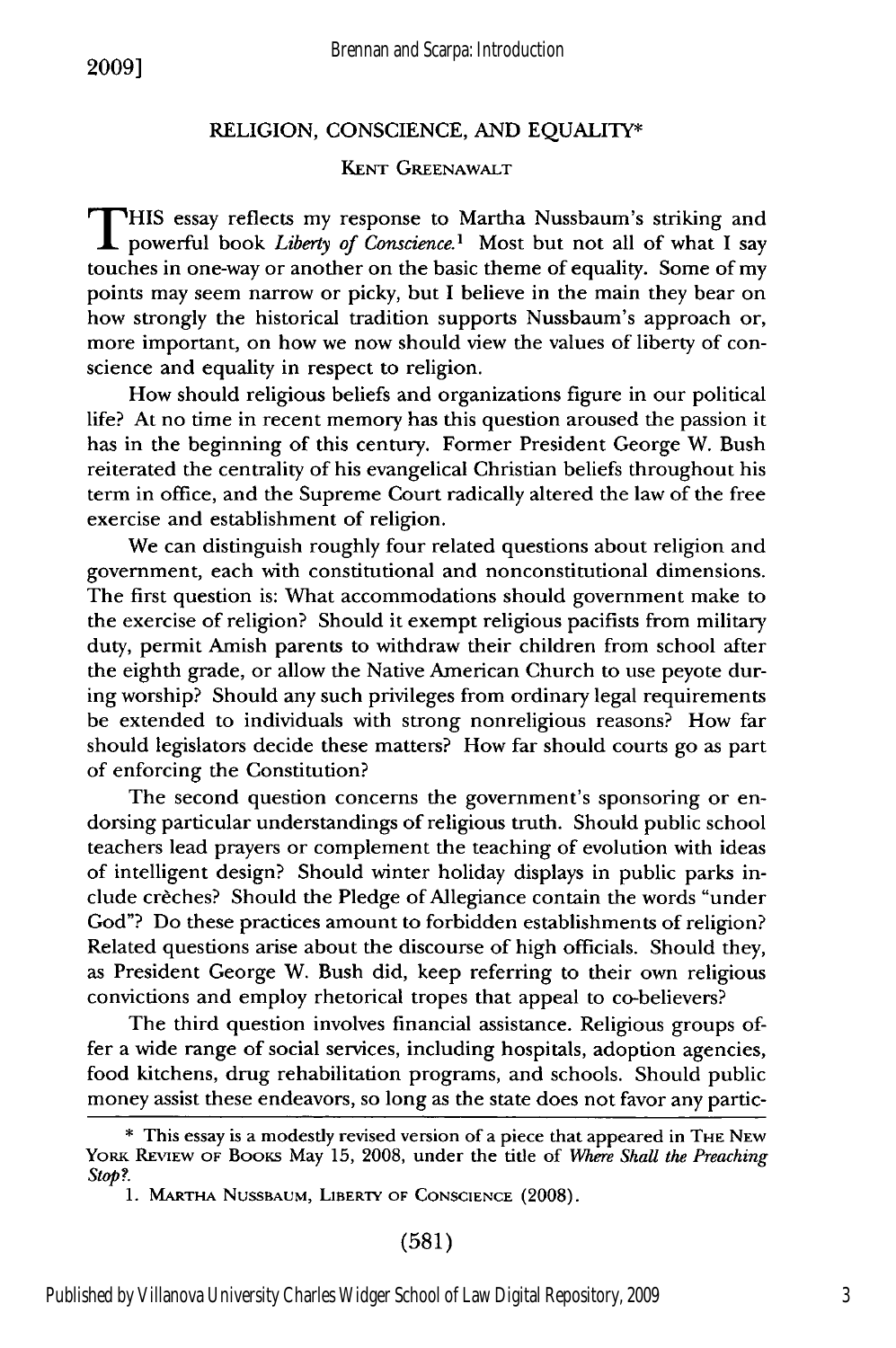ular religion or favor religious efforts over nonreligious ones? If the government can, consistent with the Establishment Clause, pay for these services, should it? If so, what conditions should it set regarding those who receive and provide the services? More particularly, when it pays the bill, should it bar religious discrimination and should it ensure that none of its money goes to proselytizing or other religious efforts? Parallel to questions about direct government aid are ones about when religious organizations and individuals who contribute to them should receive relief from property, sales, and income taxes.

The fourth question, although a staple of political philosophy during the last few decades, is the least understood. It concerns inputs into the political processes-bases for decisions and explanations that citizens and officials offer for their positions. The view that everyone should rely on "public reasons" in politics stands opposed to the claim that people should rely on whatever premises they find most convincing. Any initial thought that people relying on religious bases necessarily promote their religion is mistaken. Consider the impoverished lives of animals subjected to factory farming: if a person supports a law to create a more tolerable existence for animals raised for human consumption, because she believes God made other animals, not purely for human benefit but as independently valuable creatures deserving a modicum of care from us, she does not sponsor her religion. Instead, she uses her deep understanding of reality to protect entities that deserve protection. The idea that people should rely on public reasons does not simply follow from the principle that government should not promote religion.

In *Liberty* of *Conscience,* Professor Nussbaum offers answers to these questions. Governments should make accommodations to the concerns of religious conscience and should extend these to the expressions of nonreligious conscience as well.<sup>2</sup> Governments should not engage in any genuine endorsement of religion, however inclusive.<sup>3</sup> Religious groups and individuals should participate on an equal basis in programs that aid nongovernmental providers of social services. In fleeting passages, Nussbaum indicates her adherence to the position favoring reliance on "public reasons" in our political life.

Lying at the heart of Professor Nussbaum's approach is her claim that shielding religious conscience is supremely important for any society that respects individuals and treats them with dignity. For her, conscience is not limited to convictions about how people should act. It is "the faculty in human beings with which they search for life's ultimate meaning."<sup>4</sup> Any society that acknowledges the equality of citizens should respect their consciences equally-a respect extending to nonbelievers. According to Nussbaum, the Free Exercise and Establishment Clauses should be under-

582

*<sup>2.</sup> See id.* at Ch. 4.

*<sup>3.</sup> See id.* at 259.

*<sup>4.</sup> Id.* at 19.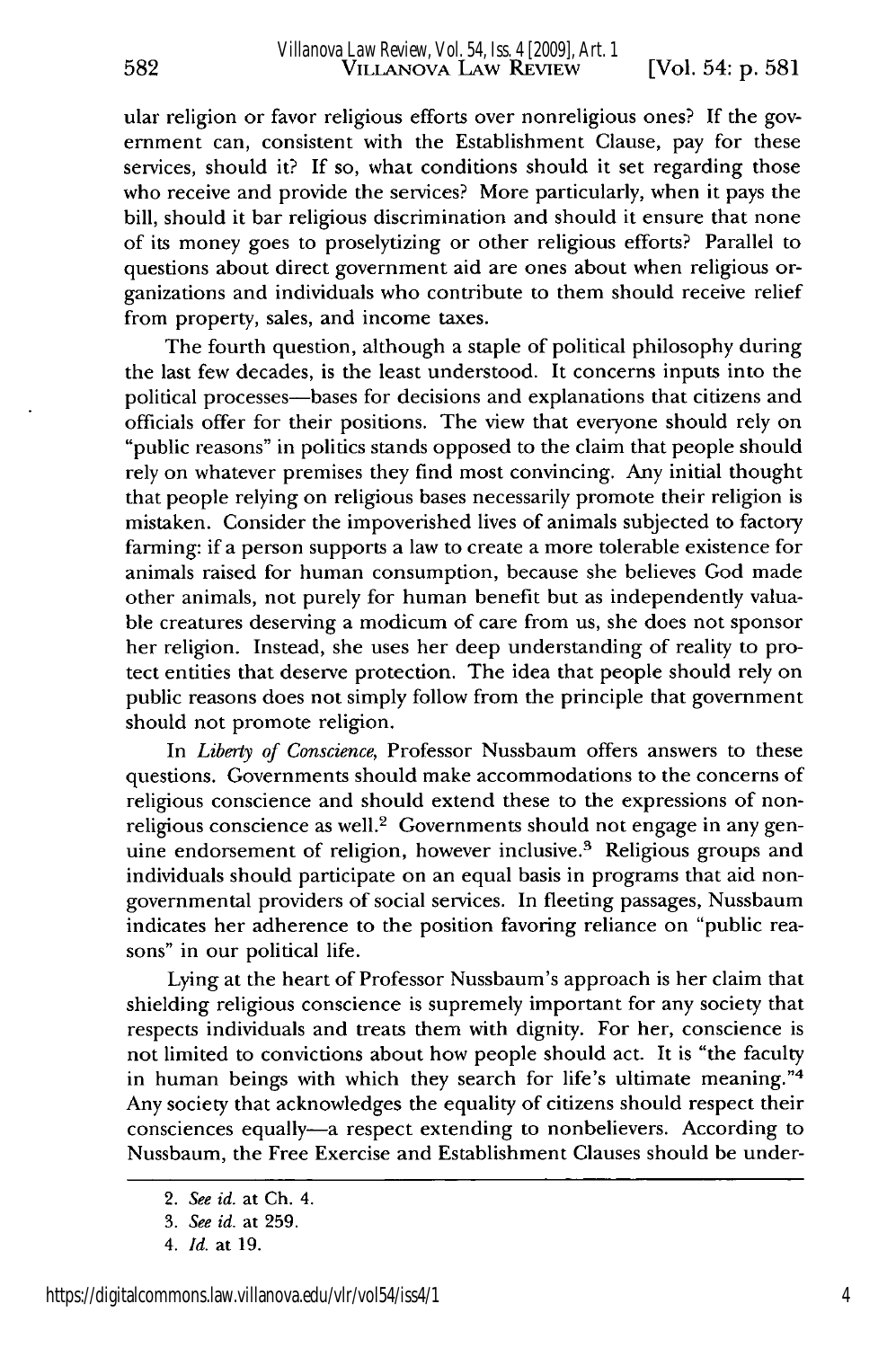**2009]**

stood mainly to guarantee equal liberty of conscience. This overarching approach does not eliminate many difficult exercises in judgment, and courts rightly leave some issues to legislative resolution. She argues, however, that courts should not abdicate the task of protecting liberty of conscience to the legislative and executive branches.

Much of *Liberty* of *Conscience* displays various applications of Nussbaum's general theory, but we can better see why this theory matters if we understand some of the rejected alternatives. She opposes the Supreme Court's present doctrine that the Free Exercise Clause does not protect religious practice against reasonable general laws. A general law against the use of peyote should not bar a constitutional claim to use it in worship services. She also opposes a focus on a person's degree of religious liberty that is inattentive to how that liberty compares with the liberty of others. If religious conscientious objectors are exempted from military service, nonreligious conscientious objectors should receive the same treatment

In respect to the Establishment Clause, Nussbaum rejects the narrow interpretation that it forbids only the promotion of particular religious faiths, or only coercive government practices, or reaches only the federal government (not the states). She does not altogether rule out broad separationist theories that close ties between government and religion that are bad for religion and bad for government (quite apart from concerns about equality). She assigns those considerations a decidedly subordinate place in her general theory.

Nussbaum defends her thesis by weaving together philosophy, legal doctrine, and history. Because she does not suppose that judges should be wedded either to the original understanding of various constitutional clauses or the precise reasoning of earlier cases, her fundamental argument-made with force, eloquence, and occasional oversimplificationneed not rest on any specific account of history or prior decisions. Partly to persuade those whose views about constitutional adjudication differ, Nussbaum lines up historical and judicial sources in support. I shall suggest that some important aspects of these accounts are one-sided in various ways.

In ably rendering complex constitutional issues comprehensible to nonlawyers, Nussbaum recognizes nuances about legal issues that advocates on both sides often miss. An Episcopalian who converted to Reform Judaism, and remains seriously religious, she shows that not only skeptics but also deeply religious citizens can welcome a political order in which governments refrain from promoting religion. On this subject, she offers many appealing proposals for resolutions of highly contested issues.

Recognizing strong counter-movements, Nussbaum nevertheless asserts that the dominant ideal in American history has been respect for an equal liberty of conscience. Early on, she asserts that the country "respects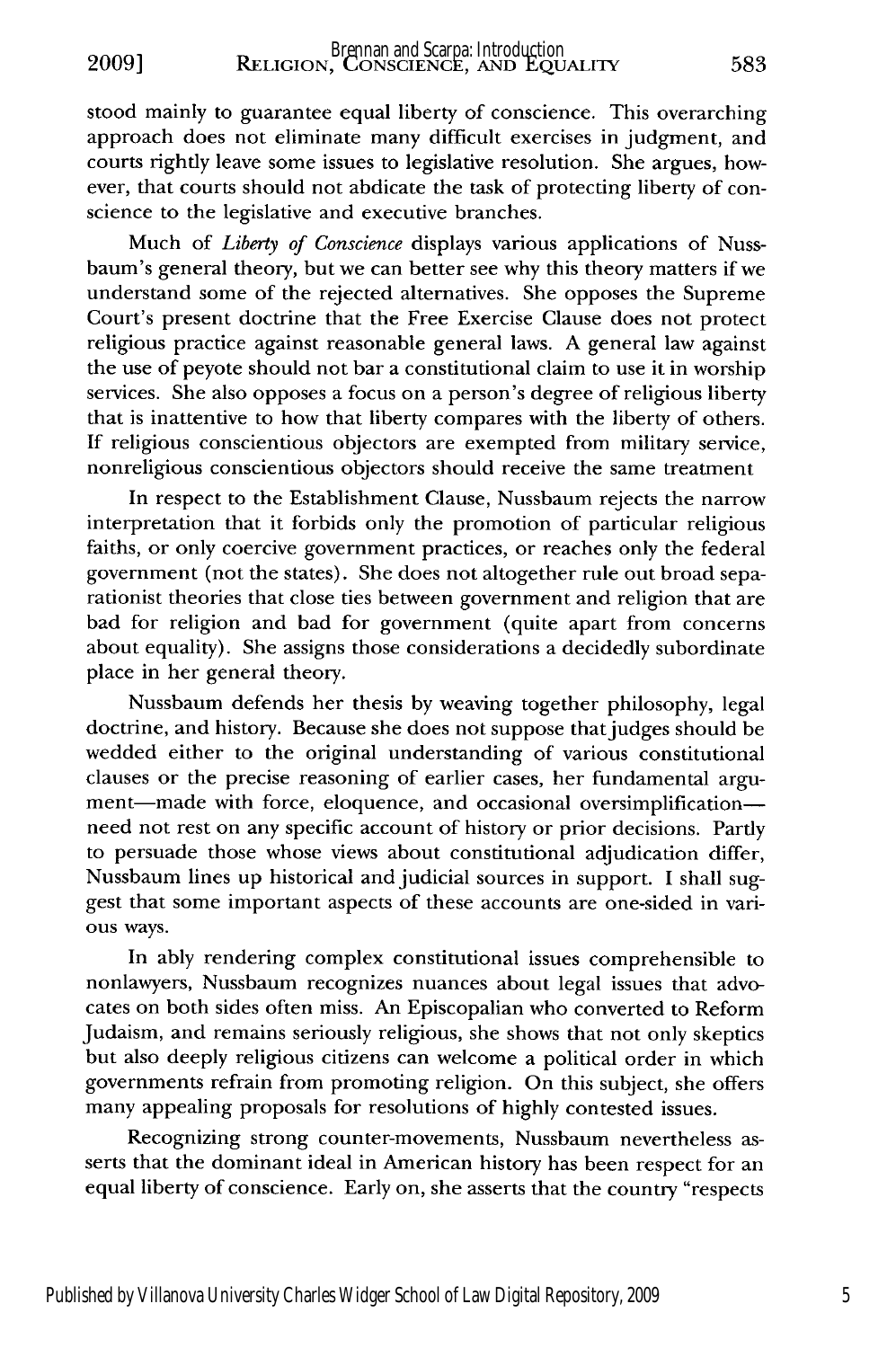people's committed search for a way of life."5 It "has long understood that liberty of conscience is worth nothing if it is not equal."<sup>6</sup>

We may assume that the "worth nothing" phrase is not Professor Nussbaum's considered view. She rightly contends that any country with an established religion does not respect various religious consciences equally. A country with a weak establishment that grants generous liberty of conscience, such as Great Britain, is surely preferable to outright oppression of all but the favored faith.

This rhetorical slip is of little moment, but as someone who is not a historian, I was troubled by some historical assertions Nussbaum offers. She writes that the Pilgrims crossed the ocean to recover a space of "liberty and equality" denied them in England, but that the settlers forgot the lesson of equality implicit in their first Thanksgiving.<sup>7</sup> The early Pilgrims, seeking a haven for their own faith, were tolerant of diverse religious outlooks but hardly had a developed philosophy of equal respect for conscience. The more numerous Puritans who soon followed explicitly rejected such notions, less because of the harsh conditions Nussbaum emphasizes than a conviction that their "City upon a Hill" should be constructed according to their religious premises.

Professor Nussbaum devotes a substantial chapter to Roger Williams, whose Rhode Island society practiced religious toleration and who defended broad liberty of conscience in *The Bloudy Tenent of Persecution,8* well before John Locke's influential *A Letter Concerning Toleration*.<sup>9</sup> Williams believed that people of diverse religious understandings, capable of morally virtuous lives, could build a common life together. Unlike Locke, he perceived the vulnerability of conscience, regarding persecution as "soul rape."

Contrary to a typical view premised on Williams's extensive use of theological language and his unremitting opinion that true Christians-a small number-should separate their religious practices from the unregenerate mass, Nussbaum suggests that Williams's conclusions about conscience did not rest heavily on his own theological understandings.<sup>10</sup> She goes further in treating John Rawls's work as articulating and developing Williams's ideas. Rawls prominently claimed that members of a liberal democracy should not rely on their own religious perspectives and other

584

<sup>5.</sup> *Id.* at 2.

*<sup>6.</sup> Id.*

*<sup>7.</sup> See id.* at 34-37.

<sup>8.</sup> ROGER WiLiAMs, THE BLOUDY **TENET** OF **PERSECUTION** (1644).

<sup>9.</sup> **JOHN** LOCKE, A LETTER CONCERNING TOLERATION (Prometheus 1990) (1689).

<sup>10.</sup> *See gmerally* TIMOTHY HALL, **SEPARATING CHURCH AND STATE:** ROGER WIL-**LIAMS AND** RELIGIOUS LIBERTY (1998); PEREZ ZAGORIN, How THE **IDEA** OF **RELIGIOUS** TOLERATION **CAME** TO THE WEST (2003).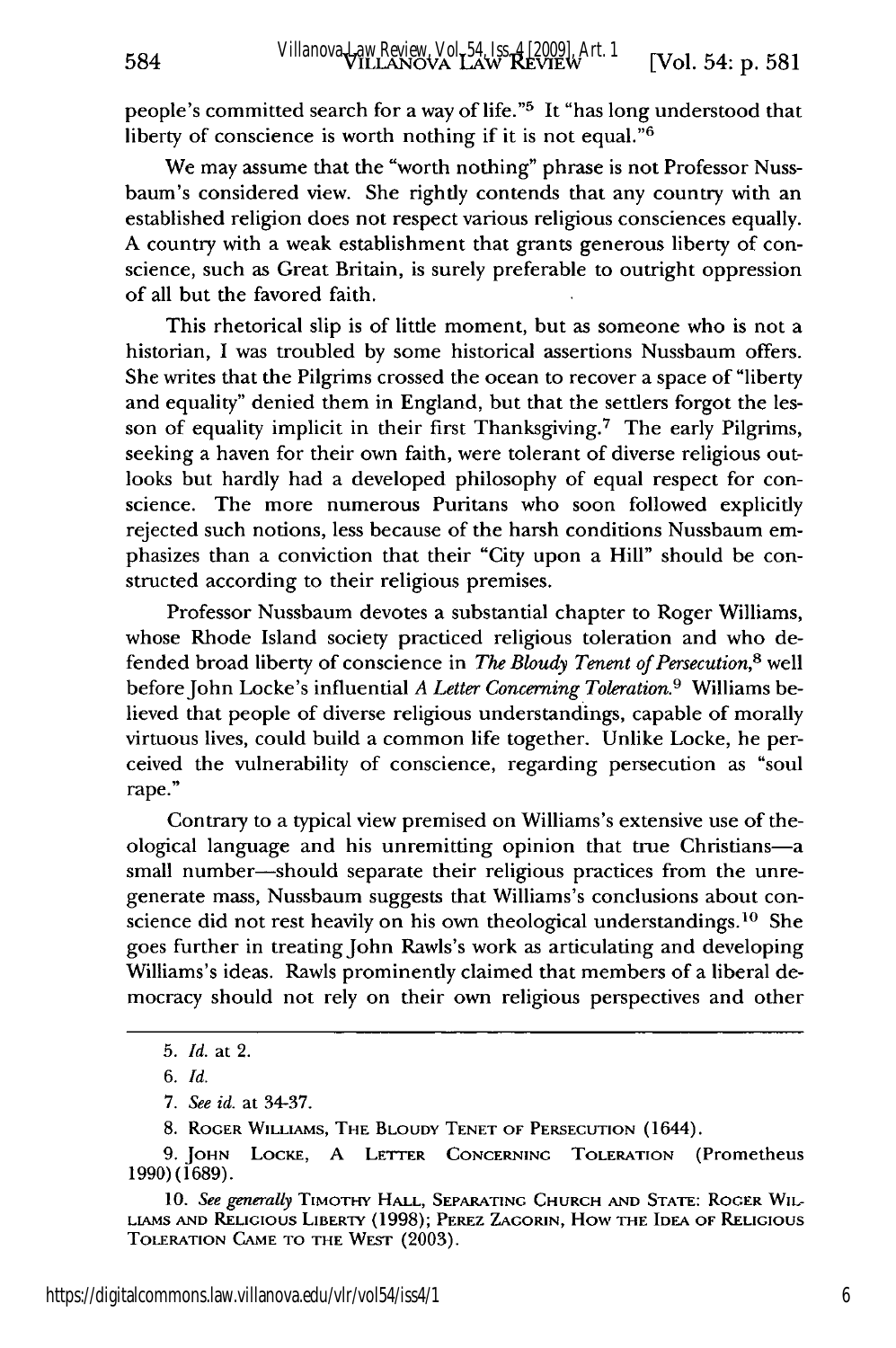"comprehensive" views to decide fundamental political issues, but rather seek shared premises and common ways of discovering facts.<sup>1</sup>

Nussbaum frequently refers to Williams as a paradigm for our traditions. Unfortunately, his systematic writings failed to exercise significant influence in the colonies and early republic. When Nussbaum speaks of "the success of his arguments," it is unclear whether the reader is to infer that outsiders were much affected by Rhode Island practices or independently came to embrace ideas similar to his.<sup>12</sup>

In respect to Williams, we can inquire into the foundation of his positions, his influence, and his relevance for modern understandings of religion and the state. Nussbaum quotes some passages that, read in isolation, could be taken as making claims that do not rest on religious grounds. For me, few, if any, of these passages strongly indicate that Williams's moral notions of religious liberty and impartiality were genuinely detached from his religious views, which I assume were the mainspring of his life. I doubt that the occasional passages that do not directly rely on religious premises show those premises have faded into insignificance in respect to the claims the passages make.<sup>13</sup> If one asks what Williams actually believed or how his readers understood him, I am skeptical one would have discovered him to be making arguments wholly detached from his religious premises. Even if this skeptical view reflects probable reality, it certainly does not mean we are unable to draw from him such detached arguments. Were we to accept a form of historical interpretation that relates the past to our present concerns, along the lines of Hans-Georg Gadamer, we might consider these as a historical interpretation of his work. 14

In any event, the crucial relevance for Nussbaum's overall project is what we can draw from the ideas Williams expressed, not the relation of one idea to the other. For that purpose, we can certainly take these passages as independent from religious premises. Somewhat ironically, if they were genuinely inseparable from the religious premises, that might actually increase the appeal of separationist arguments for conservative Christians. Nothing in the chapter on Williams leads me to think he be-

13. Although, as David Little asserts, Williams may have understood the foundation of political authority as not religious, this does not entail that the perspective for making this judgment is not religious. *See* David Little, *"Liberty of Conscience". An Exchange,* NEW YORK REVIEW OF BooKs, June 12, 2008, at 82, *available at* http://www.nybooks.com/articles/21518.

14. HANS-GEORG GADAMER, **TRUTH AND METHOD** (2nd Rev. ed. 1989). One might think of a similar exercise with regard to certain passages in **ST.** AUGUS-TINE'S, CrlY **OF GOD** (1984).

*<sup>11.</sup> See* **NUSSBAUM,** *supra* note 1, at 57.

<sup>12.</sup> *See id.* at 44. One scholar writes of Williams having "no apparent influence" in the century after his death in 1683, and of Rhode Island as a "despised outcast," regarded by most Americans "as a kind of social outhouse." HALL, *supra* note 10, at 116. Nevertheless, he sees the positions of Williams as representing a cogent defense from a stance of dogmatic religious separationism for religious liberty and disestablishment. *See id.* at 117.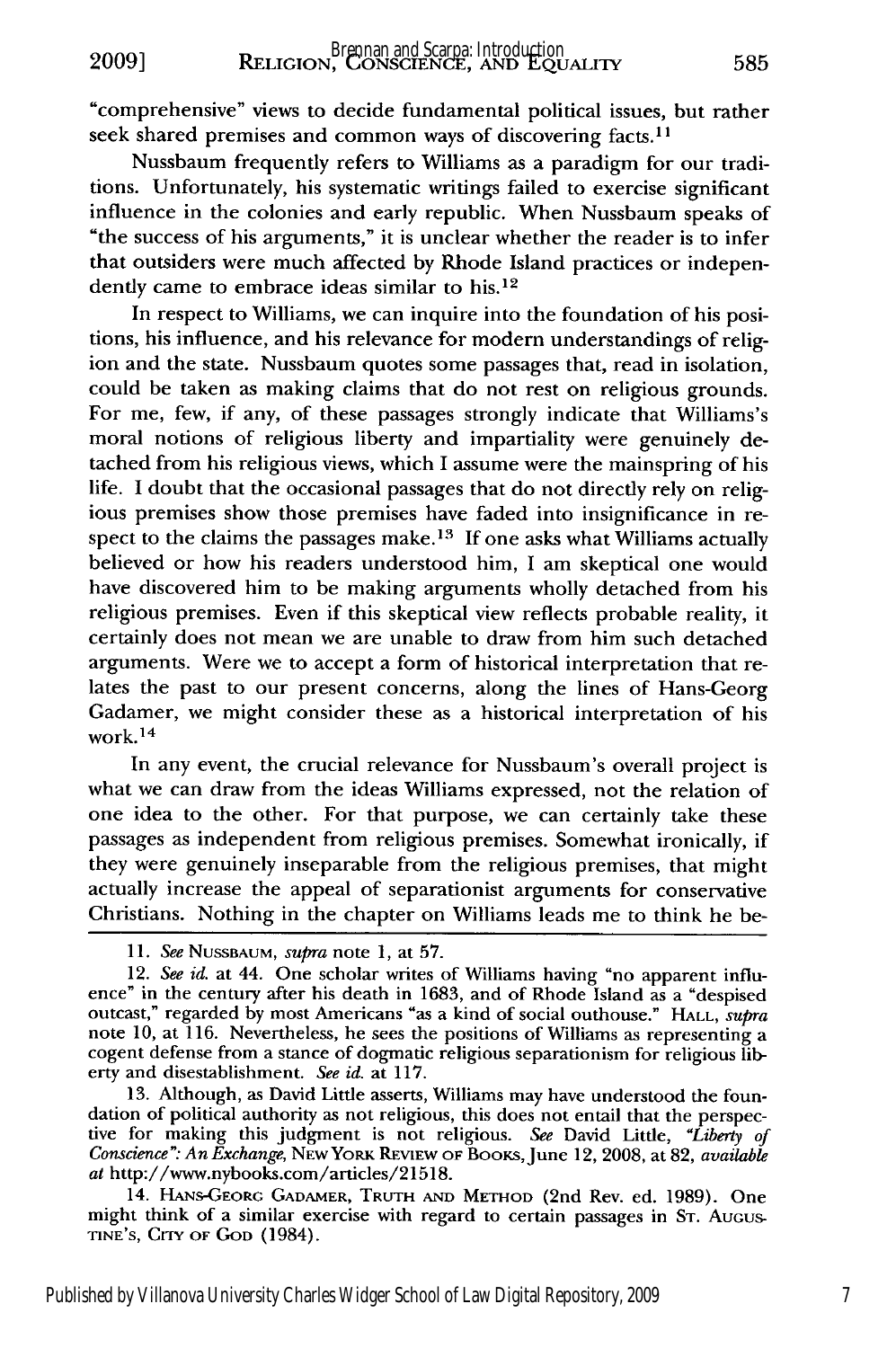lieved citizens should put aside their Christian understandings in deciding whether their governments should aid the poor or protect seriously impaired infants.

586

The exact extent of Williams's influence is irrelevant for Nussbaum's main concern, which is to sketch an appealing account of religious liberty rooted in our traditions. In this effort, her sketch of the history of anti-Catholic bias relates more directly to her interpretation of the Establishment Clause. That history is relevant to whether concern about state support of institutional religion has a solid ground, apart from concerns about equality.<sup>15</sup>

In a chapter called "Fearing Strangers," which also describes the appalling treatment of Mormons and Jehovah's Witnesses, Nussbaum's theme is that anti-Catholic bias in the mid-nineteenth century, directed against immigrants from southern and eastern Europe, generated an emphasis on separation of church and state by nativists who, all the while, were entirely comfortable with Protestant public schools.<sup>16</sup> Intellectual liberals in the mid-twentieth century, fueling the modern opposition to aid for parochial schools, were also biased against Catholics-failing to recognize the Church's long history of rational, natural law approaches to morality and politics. Moreover, they were unaware of the rigorous, thoughtful education provided in leading Catholic schools and neglectful of liberal Catholic thinkers, such as Jacques Maritain and John Courtney Murray.

Nussbaum disregards or underemphasizes other important facts regarding anti-Catholic bias. Centuries earlier, within dominantly Protestant colonies, anti-Catholic sentiment was extremely powerful. No stranger to the colonists, Catholicism was the widely perceived enemy of true belief. Jonathan Edwards, the leader of the Great Awakening, expressed a common view when he spoke of the Pope as the Antichrist and regarded the Catholic Church as representing evil in the cosmic struggle against good.17 Later nineteenth-century prejudice built on the long, rich history of hostility. Opponents of aid to Catholic schools did not, as Nussbaum implies, lack evidence about the church's hostility toward political liberalism. An 1832 Papal Encyclical condemned the "absurd ... proposition which claims that liberty of conscience must be maintained for everyone. It spreads ruin in sacred and civil affairs **..."18** Only through the Second

<sup>15.</sup> For a recent book that is more relaxed about government expression than Nussbaum and stricter about aid to institutional religion, *see* NOAH FELDMAN, Di-**VIDED BY** GOD (2005).

<sup>16.</sup> *See* NUSSBAUM, *supra* note 1, at 175.

<sup>17.</sup> *See* GEORGE M. MARSDEN, JONATHAN EDWARDS: A LIFE (2003).

**<sup>18.</sup>** POPE GREGORY XVI, MIRANI Vos: ON LIBERALISM **AND** RELIGIOUS INDIFFER-**ENTISM** (1832). Three decades later, Pope Pius IX endorsed Gregory's view that the idea of liberty of conscience as a personal right was an "insanity." *See* POPE PIus IX, **QUANTA** CARA: CONDEMNING CURRENT ERRORS (1864).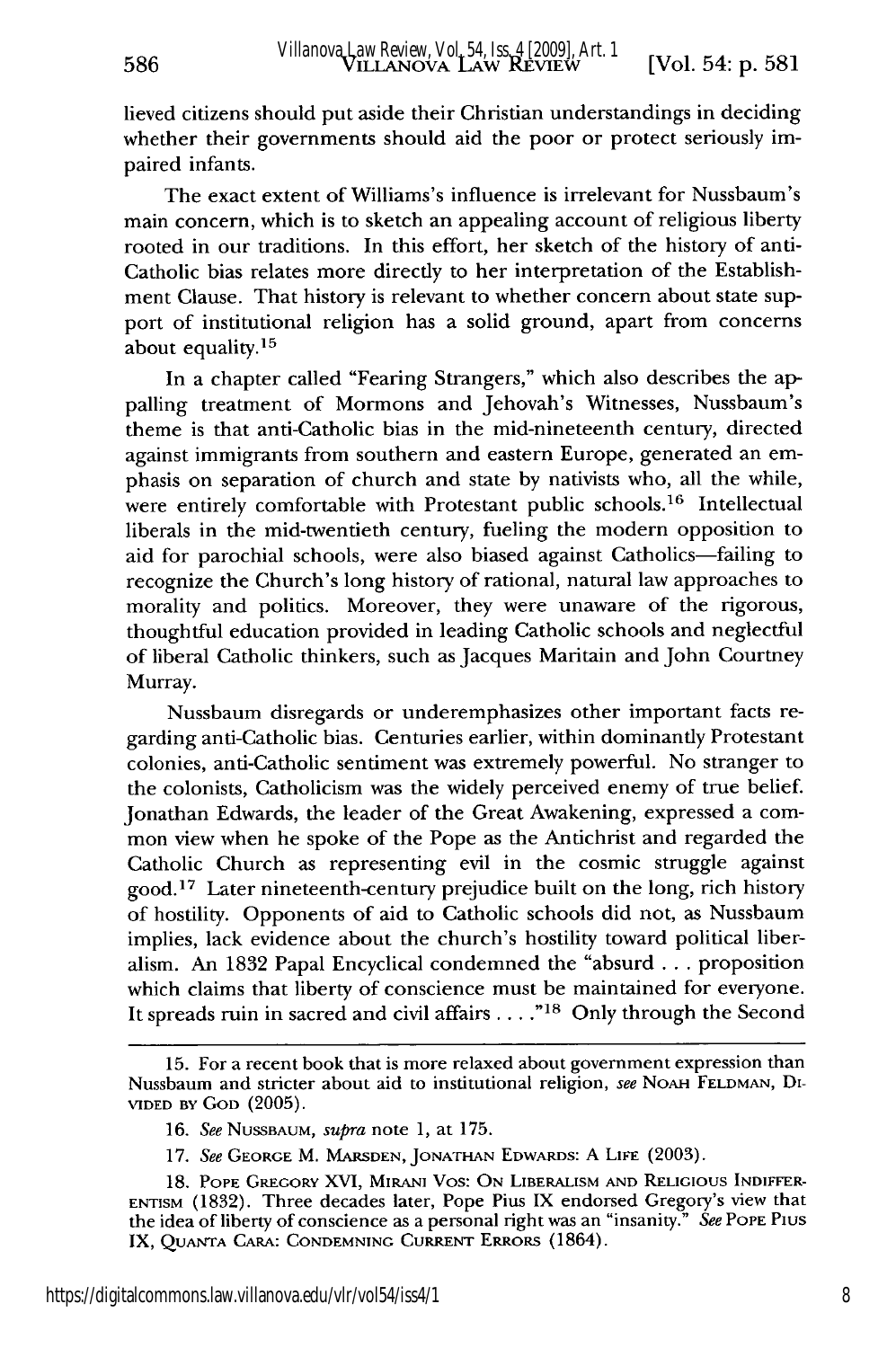Vatican Council in 1965 did the Church embrace a robust liberty of religious conscience.

Various leading separationists grossly overstated any Roman Catholic threat to American democracy, but their misgivings about aid to Catholic schools had some ground in authoritative church teachings and actual school practices. Although the church's rich philosophic traditions permeated its best schools, run by Jesuits and other religious orders, parish school education, which provided the bulk of Catholic schooling in the United States during most of the twentieth century, was usually more narrow and dogmatic. These practices have shifted significantly, with the great influence of Vatican II and with the increasing replacement of nuns and priests with lay teachers. When Nussbaum writes, "[m]ost Americans can see by now that Roman Catholicism . *.* . favors and teaches independence of mind," she does not remark that this altered perception is partly the consequence of a changed underlying reality.<sup>19</sup>

The modern issue for which it matters most whether someone sees equality or institutional separation as the heart of nonestablishment is government aid to religious education. Governments, uncontroversially, help finance religious groups providing other social services, such as hospitals and adoption agencies, so long as nonreligious providers are treated equally. It is widely agreed that public money should not pay for religious practices directly. Moreover, most agree that organizations receiving public funds must make their services available to all regardless of their religion.

The sticking point-not discussed by Nussbaum-is discrimination in employment. The Bush administration consistently maintained that religious providers relying on public money should be able to use religious criteria in choosing staff. Congressional resistance to this feature of the administration's legislative proposals for broad Charitable Choice resulted in a stalemate, allowing the administration to do most of what it wanted by executive order.<sup>20</sup> Although allowing religious groups to choose likeminded workers may serve the members' religious aspirations, the use of religious criteria creates an obvious inequality among those seeking work-one that is unjustified for positions not central to religious practice and education.

This national and local controversy over aid to religious activities has been centered on religious education. In the late nineteenth century, Congress nearly approved a constitutional amendment to bar such aid. Many states then adopted similar amendments to their own constitutions. In 1947, the Supreme Court, in *Everson v. Board of Education*,<sup>21</sup> allowed NewJersey to pay bus transportation costs for children attending parochial

<sup>19.</sup> *See* NUSSBAUM, *supra* note 1, at 298.

<sup>20.</sup> At the time of this writing, the Obama administration had not determined just how far to alter the guidelines of its predecessor.

<sup>21. 330</sup> U.S. 1 (1947).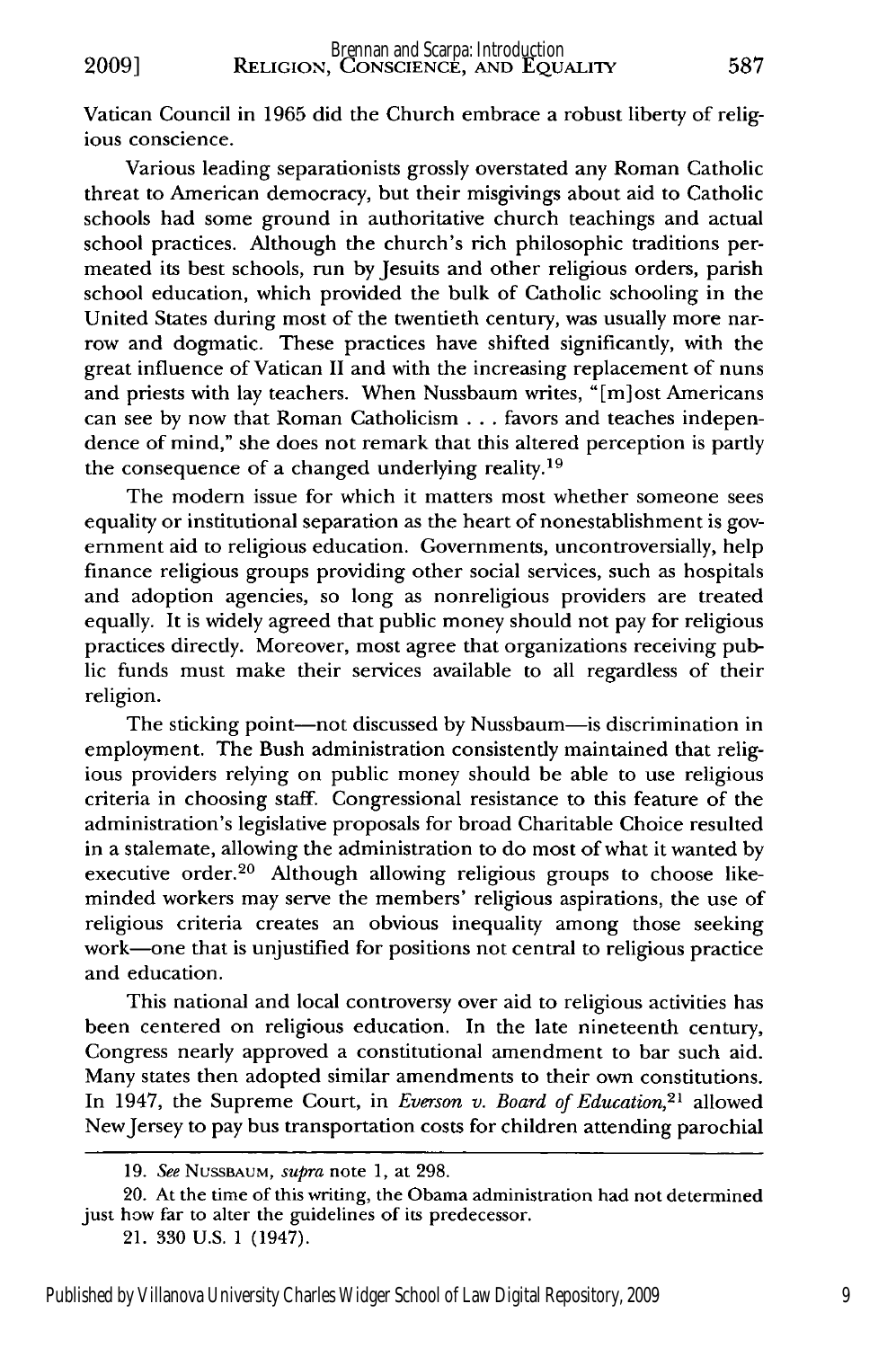588

schools, but Justice Black's opinion for the Court contained strong separationist language. For Nussbaum, the theme of equality dominated his discussion, but the opinion emphasized outright separation of church and government. The fact that equality was not Justice Black's central idea was confirmed by his later dissent in *Board of Education v. Allen*,<sup>22</sup> when the Court confirmed New York's provision of textbooks for parochial school students. If Justice Black were mainly guided by equality considerations, textbooks would not have seemed so different from bus transportation. Instead, Justice Black thought books involved the state in "the heart" of religious education.<sup>23</sup>

In 2002, the Supreme Court approved Cleveland's voucher program, which granted substantial reimbursement to parents of children in private schools.<sup>24</sup> The great majority of schools qualifying for this aid were religious. Acknowledging the role of public schools in integrating our heterogeneous population, Nussbaum calls the case "genuinely difficult"-one instance of her refreshing recognition that in many Supreme Court cases both sides have strong arguments. 25 She recognizes that law's complexity is largely responsive to variations among circumstances, rather than a device of lawyers to befuddle others. Cleveland's program set reimbursement at a level likely to prove more attractive for use at religious schools than other private schools, which expend more per pupil. Of course, the financial aid involved the government deeply in education by religious institutions. If one concentrates on the state's assisting parents toward an equal chance to realize their educational aspirations, however, the Court's approval is sound.

Judicial resolution of the voucher issue—unlikely to be overruled has shifted the focus from courts to legislatures. Thus far, concern that public schools will suffer if private education receives substantial subsidies, pressure by teachers' organizations, and, perhaps, a worry about the increasing number of strongly evangelical Protestant schools have proved formidable obstacles to the enactment of broad statewide voucher programs. Yet, an interesting constitutional issue remains: do state constitutions that forbid aid to parochial education violate the federal Free Exercise Clause by treating religion unfavorably? In 2004, the Supreme Court decided by a 7-2 margin that despite a general program to aid college students, a state may leave out those who plan to earn a "degree in theology," one "devotional in nature or designed to induce religious faith."<sup>26</sup> Treating such studies as preparation for the ministry, the Court concluded that a state could choose not to support them. Although this decision points toward the Court's acceptance of broader state restrictions

<sup>22. 392</sup> U.S. 236 (1968) (Black, J., dissenting). In her book, Nussbaum did not discuss *Allen.*

<sup>23.</sup> *See id.* at 253.

<sup>24.</sup> *See* Zelman v. Simmons-Harris, 536 U.S. 639 (2002).

<sup>25.</sup> *See* NUSSBAuIM, *supra* note 1, at 302.

<sup>26.</sup> Locke v. Davey, 540 U.S. 712 (2004).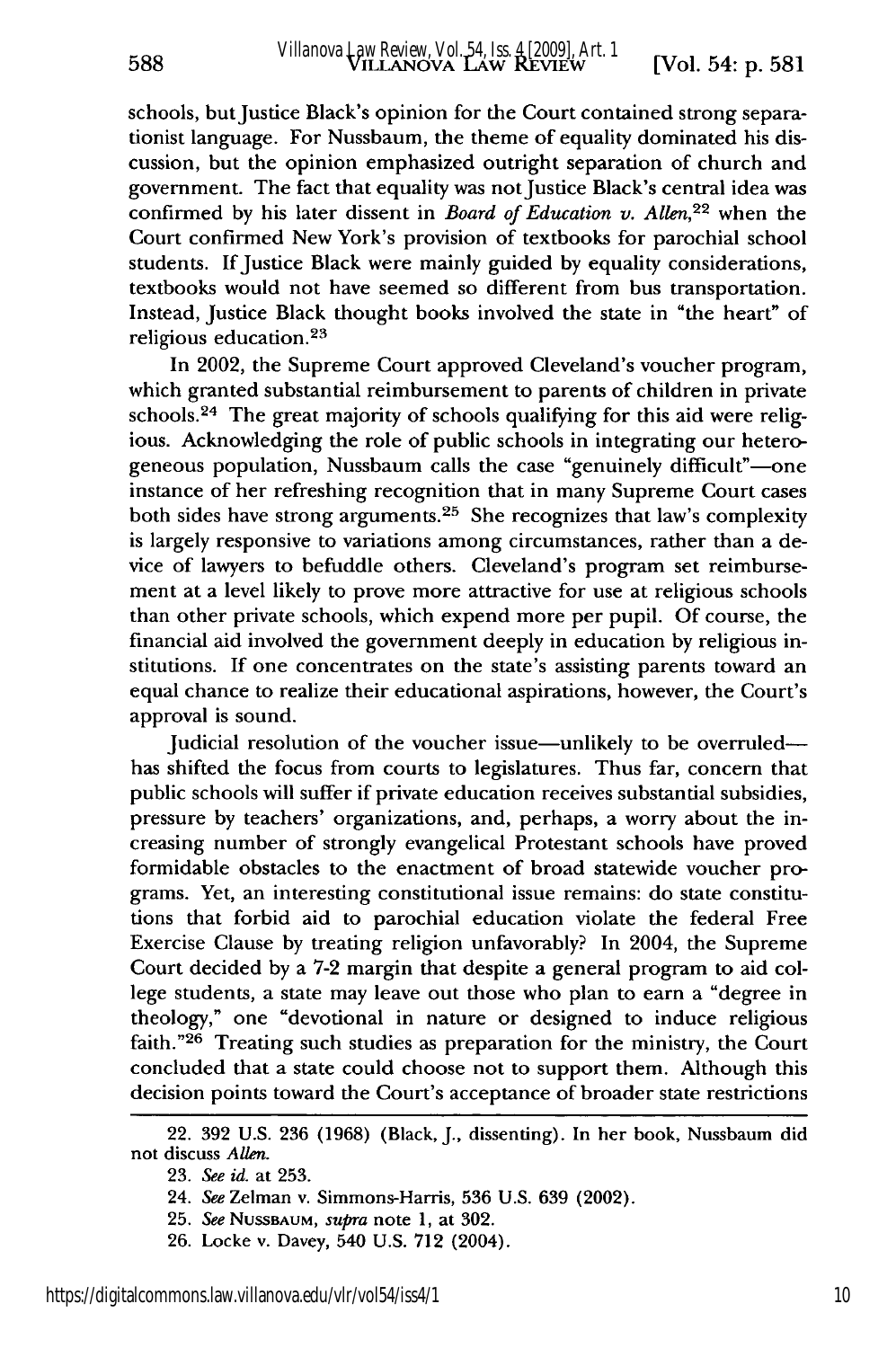on aid to religious education, Chief Justice Rehnquist's opinion is too opaque to allow a confident prediction. Nussbaum's view considering the Court's decision as mistaken may suggest that her emphasis on equality leads her to underrate the value of keeping government out of the core functions of institutional religion.<sup>27</sup>

When it comes to governments themselves engaging in religious practices or teaching religious ideas, the Supreme Court has been fairly strict, forbidding them to sponsor oral prayers, bible reading, and instruction in creationism within public schools. Additionally, the Court forbade displays of creches and the Ten Commandments that convey a religious message. Building on a prior test requiring that a practice is unconstitutional if its purpose or effect aids religion, the crucial swing vote in many religion cases, Justice O'Connor, created a test. This test asks whether a state is endorsing or promoting a religious view **by** its actions. Nussbaum agrees with this approach, which is designed to prevent members of minority religions or nonbelievers from feeling like outsiders. She thinks that a faithful application of that approach would accept "In God We Trust" on coins, but would not countenance "under God" in the Pledge of Allegiance recited **by** public school students. She, thus, disagrees with O'Connor's own unpersuasive conclusion, in a case in which the Court's majority sidestepped the constitutional issue and held that "under God" does not really endorse a religious view, but has been transformed into an exercise of ceremonial deism.<sup>28</sup> The recent Presidential Inauguration, with its lengthy invocation and benediction, certainly reminds us that religion has yet to fade from our most important public ceremonies.

In **1990,** the Supreme Court's decision in *Employment Division v. Smith29* radically altered the constitutional doctrine about accommodations to religious exercise. **A** quarter of a century earlier, the Court had determined that a state could not bar a woman from receiving unemployment compensation because she was unwilling to accept employment requiring Saturday work, when her unwillingness rested on her conviction as a Seventh-day Adventist that she should not work on that day.30 The Court announced that the state could not justify this impairment of her religious liberty without a compelling interest in doing so. Providing a rich account of Mrs. Sherbert, the plaintiff, and of the employment practices in her locale, Nussbaum approves the decision's standard of **judg**ment as affording due respect to religious conscience.<sup>31</sup> In stressing that the state treated Saturday worshippers worse than those who worship on Sunday, Nussbaum transforms what was a supplementary ground into the opinion's major theme. She resists, however, any theory that the Free Ex-

**<sup>27.</sup>** *See* NUSSBAUM, *supra* note **1,** at **303.**

**<sup>28.</sup>** *See* **Elk** Grove Unified Sch. Dist. v. Newdow, 542 **U.S. 1** (2004).

**<sup>29.</sup>** 494 **U.S. 872 (1990).**

**<sup>30.</sup>** *See* Sherbert v. Vermer, 374 **U.S. 398 (1963).**

<sup>31.</sup> *See* NUSSBAUM, *supra* note 1, at 136-37.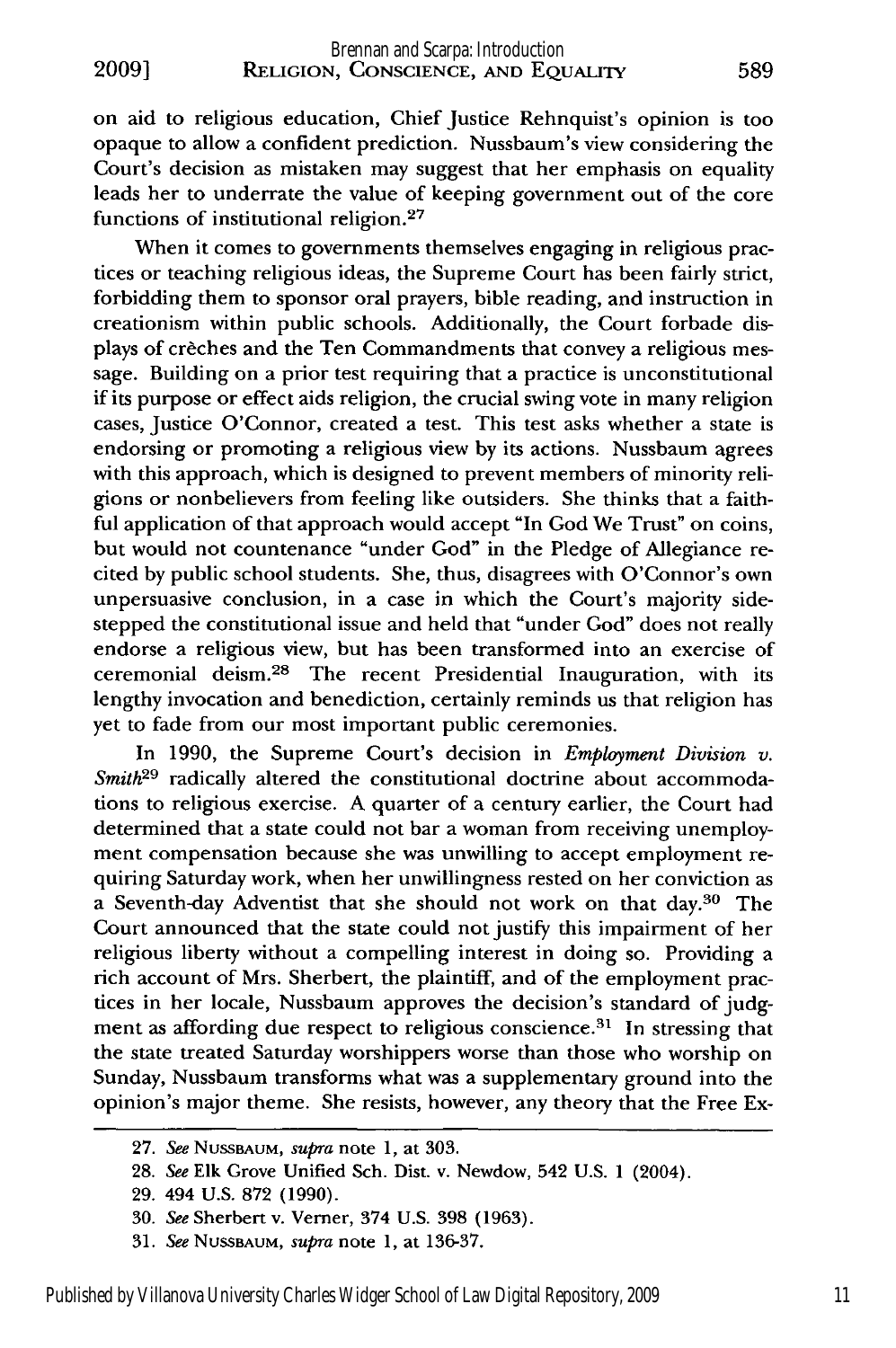ercise Clause is only about unequal treatment, claiming instead that it calls for significant protection of religious conscience.

Most scholars agree with Nussbaum's judgment that the Constitution should be understood to require that governments accommodate religious conviction, though when she speaks of "a very workable and clear-edged doctrine," she understates the difficulty of assessing burdens on religion and the weight of state interests. $32$  Suppose, for example, it is left to judges to determine whether the government should be able to recover money that a debtor filing for bankruptcy recently has tithed to his church. It is no simple exercise to decide how much this interferes with religious practices and how important is the government's interest in retrieving the money.

The Supreme Court's other major case protecting free exercise allowed a group of Old Order Amish to withdraw their children from school after eighth grade despite a state law requiring they stay in school, or receive comparable schooling at home, until the age of sixteen.<sup>33</sup> As Nussbaum recognizes, because withdrawal from school may well stunt the future development and vocational opportunities of some Amish children, this case, with powerful competing arguments, was hard.

Subsequently, the Court rejected the claim of a Jewish psychologist in the Air Force to wear his yarmulke indoors.<sup>34</sup> The Court said that the military deserved extraordinary deference to decide what promotes healthy discipline. The Supreme Court also ruled against the claims of Native Americans to prevent a development of government land that would destroy the quiet of a sacred locale.<sup>35</sup> Government development of its own land is not a "prohibition" of free exercise covered by the First Amendment. Nussbaum suggests that the Court in this case regarded the relevant burden as not substantial, but the opinion says that the government could build its road even if it "virtually destroy[ed] the ... Indians' ability to practice their religion."36

Few observers realized that the majorities in both cases were poised to abandon the compelling interest test in situations in which people violate laws not specifically directed against religion. This happened in *Smith,* which rejected the constitutional claim of members of the Native American Church to use peyote in their worship services.<sup>37</sup> As Professor Nussbaum recounts, Justice Scalia's opinion for the Court manipulated the substance of the prior cases in astonishing ways in a vain effort to demonstrate continuity-not an uncommon strategy when the Court shifts constitutional doctrine. Few readers were fooled. Outrage was the response

590

<sup>32.</sup> *See id.* at 145.

<sup>33.</sup> *See* Wisconsin v. Yoder, 406 U.S. 205 (1972).

<sup>34.</sup> *See* Goldman v. Weinberger, 475 U.S. 503 (1986).

<sup>35.</sup> *See* Lyng v. Nw. Indian Cemetery Protective Ass'n, 485 U.S. 439 (1988).

<sup>36.</sup> *Compare id.* at 464 *with* NUSSBAUM, *supra* note **1,** at 140.

<sup>37.</sup> *See* Employment Div. v. Smith, 494 U.S. 872, 878-79 (1990).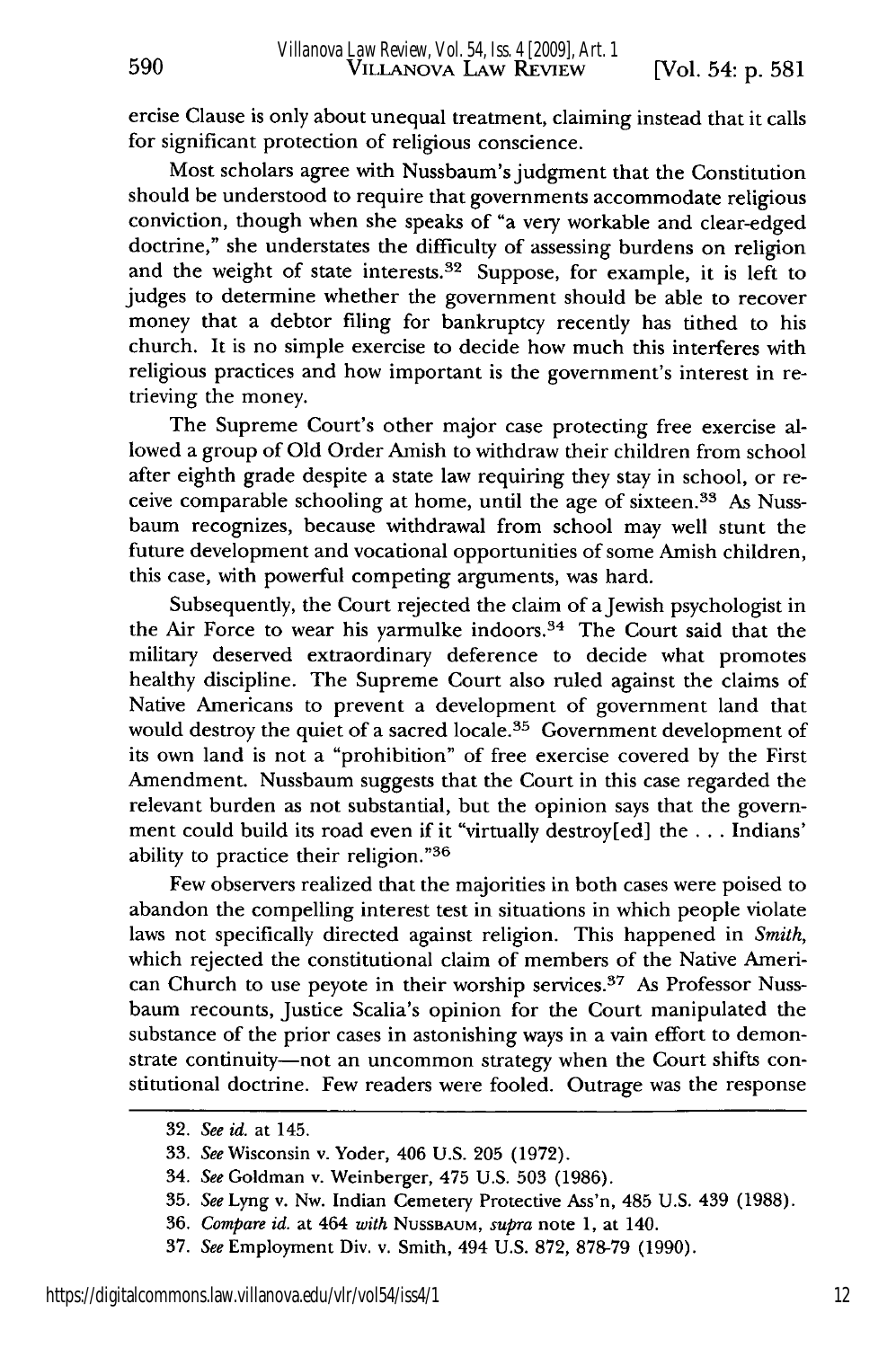of many scholars and the vast majority of significant religious organizations and groups devoted to civil liberties.

The upshot has been two important pieces of federal legislation. Additionally, similar laws in at least thirteen states and judicial decisions in others have sought to address this issue. All reimpose the language of the substantial burden-compelling interest approach. The Congressional response was accepted by a unanimous Court.<sup>38</sup> Even Justice Scalia, who has a strong distaste for standards whose application is unclear, signed onto the opinion.

As a caution about what I have written here, I should note that I never regarded this free exercise test as a strict compelling interest test.<sup>39</sup> This is unlike the one that applies to racial classifications and outright restraints on expression. The free exercise test has been, and should be, one that involves intermediate scrutiny.

The more difficult question about accommodation is what to do about analogous nonreligious conscience. Nussbaum spends considerable time on two conscientious objector cases, agreeing with the Court that genuine pacifists who are not religious in any ordinary sense should be treated like religious pacifists. 40 The Court tortured the language of the federal statute to reach this result, rather than stating a constitutional requirement. But what should be done about nonreligious drug users and a nonreligious right to spend Saturdays with children? One might defend a limitation to religious claims if analogous, powerful nonreligious claims are unlikely-e.g., the right to withdraw children from school-or the granting of nonreligious claims would create great dangers of fraud, such as claims for the use of illegal drugs. Nussbaum expresses herself as "somewhat nervous" with the suggestion of an author (myself) along these lines and is hesitant to differentiate drug cases from exemptions from military service.<sup>41</sup> She also suggests that claims to stay home with one's family on Saturday lack constitutional status.

I believe this precise combination of positions is difficult to defend. With any psychedelic drug, such as LSD, a user can plausibly assert a search for meaning in life. If potential protection extends to nonreligious users, any threshold requirement that a user show he is suffering a "substantial burden" will disappear, because we have no way to decide when a prohibition on nonreligious use imposes a substantial burden. The state, of course, could still prohibit use by everyone if it has a strong enough interest in doing so. Moreover, why does Nussbaum rule out the possibility that the desire of parents to spend time with their children may raise a serious issue of conscience? The search for meaning in the lives of many

<sup>38.</sup> *See* Gonzales v. **0** Centro Espirita Beneficente Uniao de Vegetal, 546 U.S. 418 (2006).

<sup>39.</sup> See generally 1 KENT GREENAWALT, RELIGION AND THE CONSTITUTION: FAIR-**NESS AND** FREE EXERCISE (2006).

<sup>40.</sup> *See* NUSSBAUM, *supra* note 1, at 170-73.

<sup>41.</sup> *See id.* at 381 n.109.